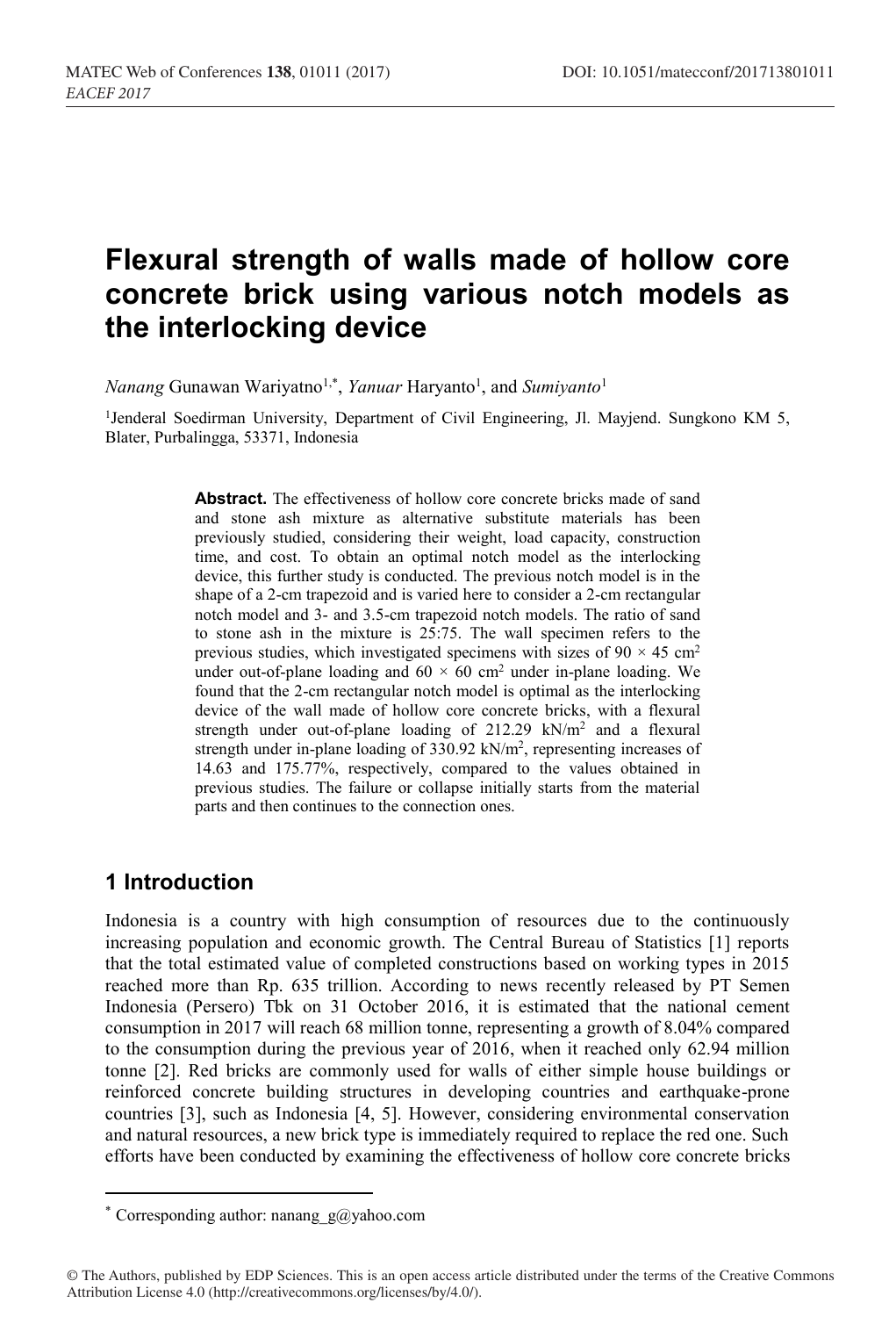made of sand and stone ash mixture as an alternative substitute material for use in walls by reviewing their weight, load capacity, installation time, and cost. Further studies are required to obtain an optimum notch model of the interlocking device by considering the flexural strength and wall failure mode parameters of hollow core concrete bricks.

An alternative material development for walls has been conducted by Pang *et al.* [6], who investigated a wall with a size of  $1,500 \times 2,000 \times 240$  mm<sup>3</sup> made of sand, soil, and lime mixture in a certain ratio with various hollow openings. After the first stage of testing, the wall was coated with reinforcing steel-fibre mortar on both sides and then retested. It is known that increasing the amount of lime in the mixture may improve the wall strength. The hollow opening does not influence the wall-supporting capacity, but the reinforcing steel fibre mortar may effectively improve the wall-supporting capacity. All wall types experience collapse due to losing layers of the reinforcing steel fibre mortar as a result of cohesive failure, in which layers of reinforcing steel fibre mortar suffer only slightly from cracks and damages. This is caused by the damage to the inner wall occurring during the first testing stage.

In response to the need for low-level buildings in rural areas of China, Cao *et al*. [7] developed Recycled Concrete Bricks (RCBs) with a size of 53  $\times$  115  $\times$  260 mm<sup>3</sup> using recycled aggregates obtained from construction waste of buildings destroyed in Beijing, which are further processed to produce fine and coarse aggregate. Monotonic testing was performed against an RCB wall with a size of  $780 \times 260 \times 390$  mm<sup>3</sup>, while cyclic testing was performed against an RCB wall with a size of  $260 \times 115 \times 53$  mm<sup>3</sup> equipped with vertical reinforcing steel. It was found that the RCB wall failure pattern was similar to the red brick wall failure pattern for axial loading pressure. In an RCB wall with vertical reinforcement, the hidden column elements effectively restrict the occurrence of deformations and cracks, so the RCB wall may become more ductile, being supported by a simple and relatively low-cost construction, and may therefore become a good alternative choice for low-level seismic building design in rural areas.

Wariyatno *et al.* [8] conducted a study that aimed to determine the effectiveness of hollow core concrete brick as an alternative wall material substitute due to the weight, load capacity, installation time, and cost. The specimens consisted of two wall types with sizes of 90  $\times$  45 and 60  $\times$  60 cm<sup>2</sup>. The results showed that the hollow core concrete brick wall had a weight of 237.61 kg/m², which was lighter than the red brick wall, whose weight was 270.45 kg/m². However, it was still heavier than the light brick wall, whose weight was only 193.54 kg/m². The load capacity of the hollow core concrete brick wall was 4.17 kN, while those of the red brick wall and light brick wall were 5.55 and 2.87 kN respectively. The hollow brick wall had a construction time of 52 min/m² with a cost of only Rp. 187.400/m², so it could be constructed much faster and more cheaply than the red brick wall, which had a construction time is 182 min/m<sup>2</sup> and a cost of Rp. 302.400/m<sup>2</sup>, and the light brick wall, which had a construction time is 140 min/m² and a cost of Rp. 279.000/m². The effectiveness of the hollow core concrete brick is obviously high, but it still has some weaknesses in the connection part.

### **2 Methodology**

#### **2.1 Equipment and materials**

The equipment used in this study included ovens, scales, concrete mixer machines, hollow core concrete brick mould (Figure 1), and a Universal Testing Machine (UTM). The materials used were as follows: sand, stone dust, cement, water, and PVC pipes.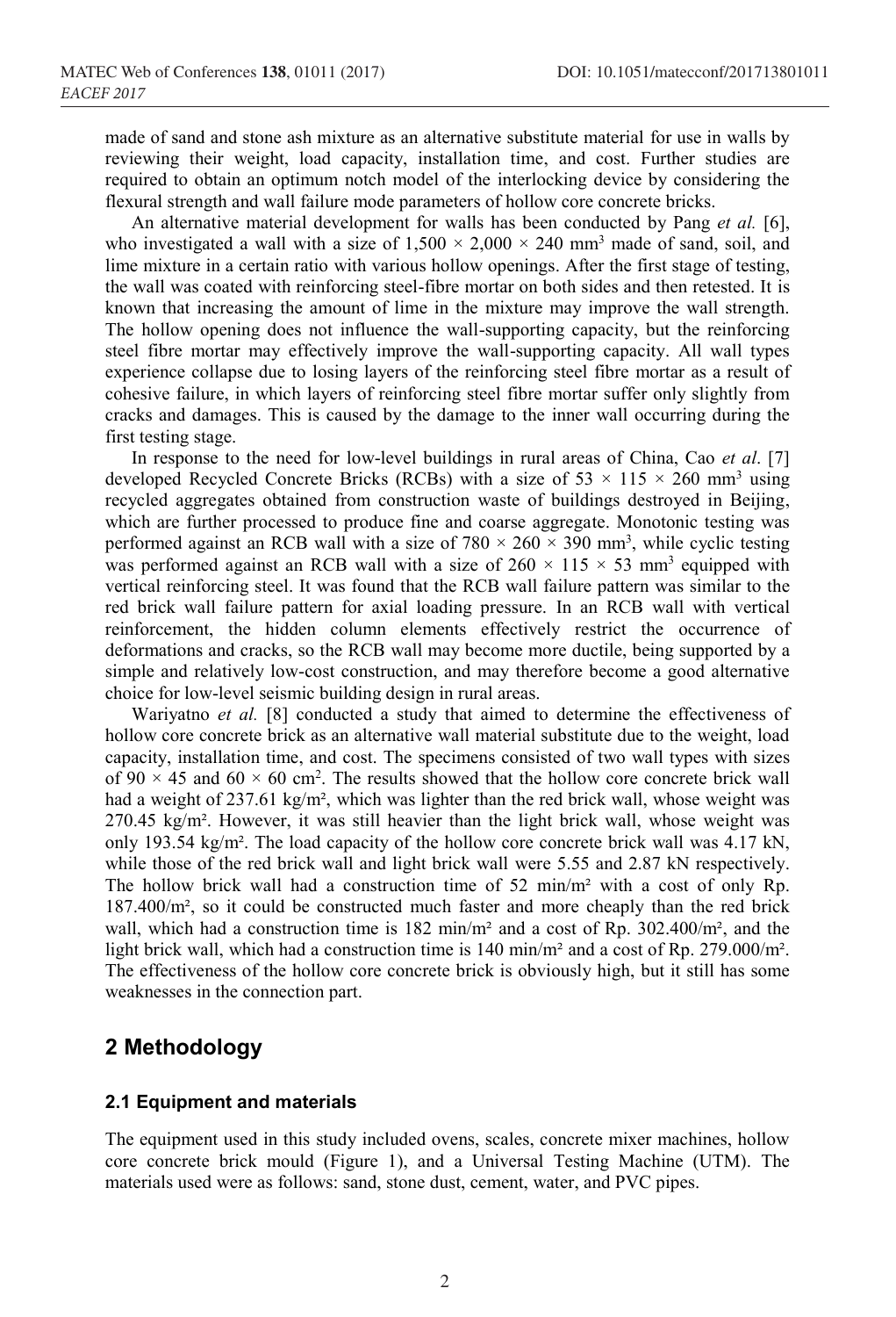

**Fig. 1.** Hollow core concrete brick mould; (a) 2-cm square notch, (b) 3-cm trapezoid notch, c) 3.5-cm trapezoid notch

#### **2.2 Specimens**

Hollow core concrete brick is made of a sand and cement mixture in a ratio of 6:1. The ratio of sand to stone ash in the mixture is 25:75, resulted from the preliminary tests to obtain the optimum composition. The composition ratio of the mixtures used is presented in Table 1, and the average compressive strength test results of three mortar specimens are presented in Table 2. The wall specimens are made with a size of  $90 \times 45$  cm<sup>2</sup> for out-of-plane loading and  $60 \times 60$  cm<sup>2</sup> for in-plane loading. The specified details are presented in Table 3 and the wall specimen section can be seen in Figure 2.

| No. | Number | Ratio | Total weight | Water | Cement | Sand    | Stone ash |
|-----|--------|-------|--------------|-------|--------|---------|-----------|
|     |        |       | (g)          | (g)   | (g)    | (g)     | (g)       |
| 1.  |        | 100:0 | 1343         | 97.82 | 177.86 | 1067.15 |           |
| 2.  |        | 75:25 | 1380         | 97.82 | 177.86 | 800.36  | 266.79    |
| 3.  |        | 60:40 | 1380         | 97.82 | 177.86 | 640.29  | 426.86    |
| 4.  |        | 50:50 | 1380         | 97.82 | 177.86 | 533.58  | 533.58    |
| 5.  |        | 40:60 | 1380         | 97.82 | 177.86 | 426.86  | 640.29    |
| 6.  |        | 25:75 | 1380         | 97.82 | 177.86 | 266.79  | 800.36    |

**Table 1.** Mixture composition

**Table 2.** Average compressive strength of three mortar specimen.

| No |       | Average Compressive Strength (MPa) |           |  |  |
|----|-------|------------------------------------|-----------|--|--|
|    | Ratio | In 3 days                          | In 7 days |  |  |
|    | 100:0 | 2.70                               | $4.90c$ . |  |  |
| 2. | 75:25 | 2.75                               | 6.57      |  |  |
| 3. | 60:40 | 3.75                               | 7.70      |  |  |
| 4. | 50:50 | 4.50                               | 8.63      |  |  |
| 5. | 40:60 | 5.50                               | 8.63      |  |  |
|    | 25:75 | 6.15                               | 11.43     |  |  |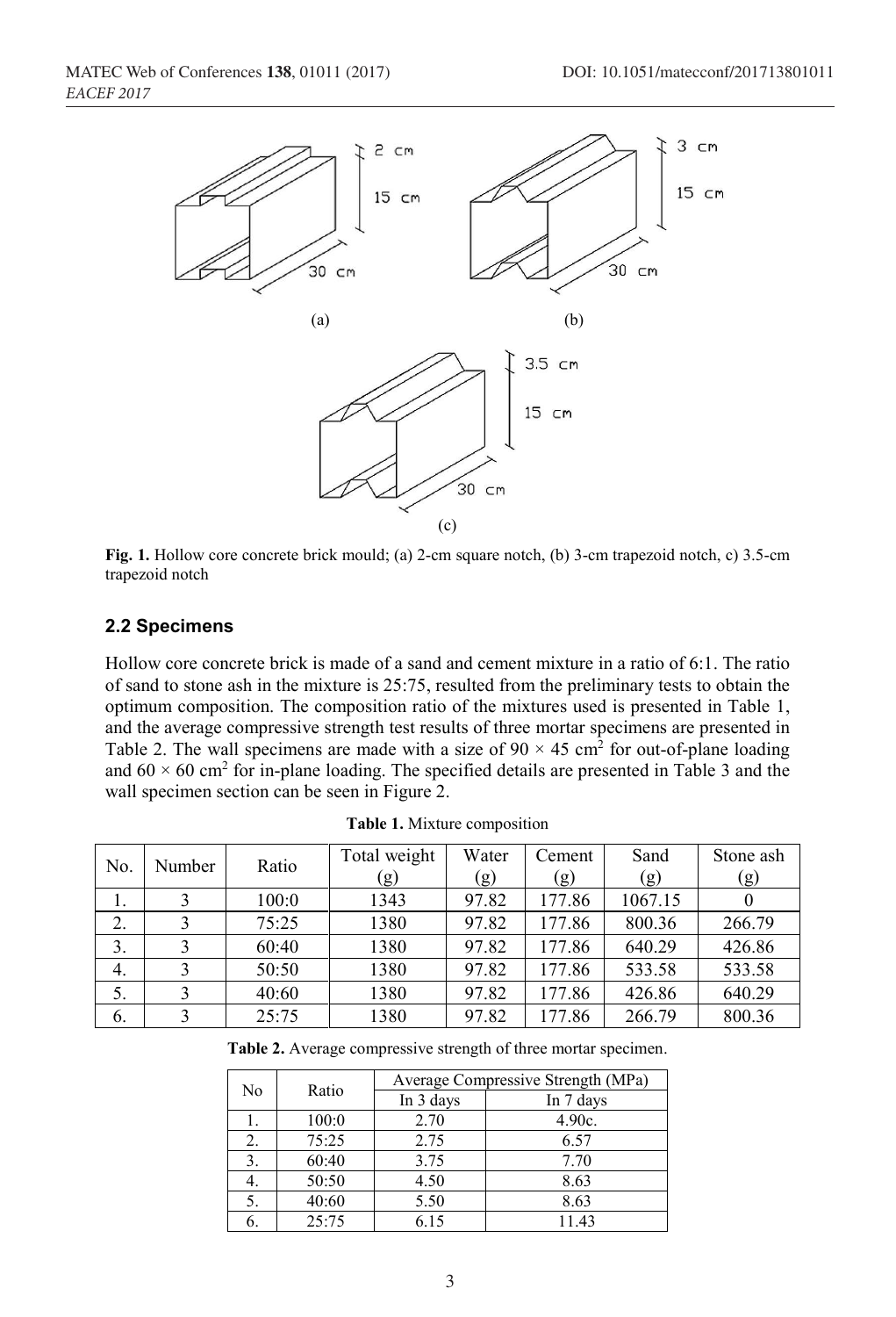

**Fig. 2.** Hollow core concrete brick wall sections: (a) for out-of-plane loading, (b) for in-plane loading **Table 3.** Details of hollow core concrete brick wall.

| No | Size $(cm2)$   | Loading                 | Notch model | Notch depth (cm) | Number |
|----|----------------|-------------------------|-------------|------------------|--------|
|    |                |                         | Square      |                  |        |
| 2. | $90 \times 45$ | Out of plane<br>loading | Trapezoid   |                  |        |
| 3. |                |                         | Trapezoid   | 3.5              |        |
| 4. |                |                         | Square      |                  |        |
| 5. | $60 \times 60$ | In plane<br>loading     | Trapezoid   |                  |        |
| O. |                |                         | Trapezoid   |                  |        |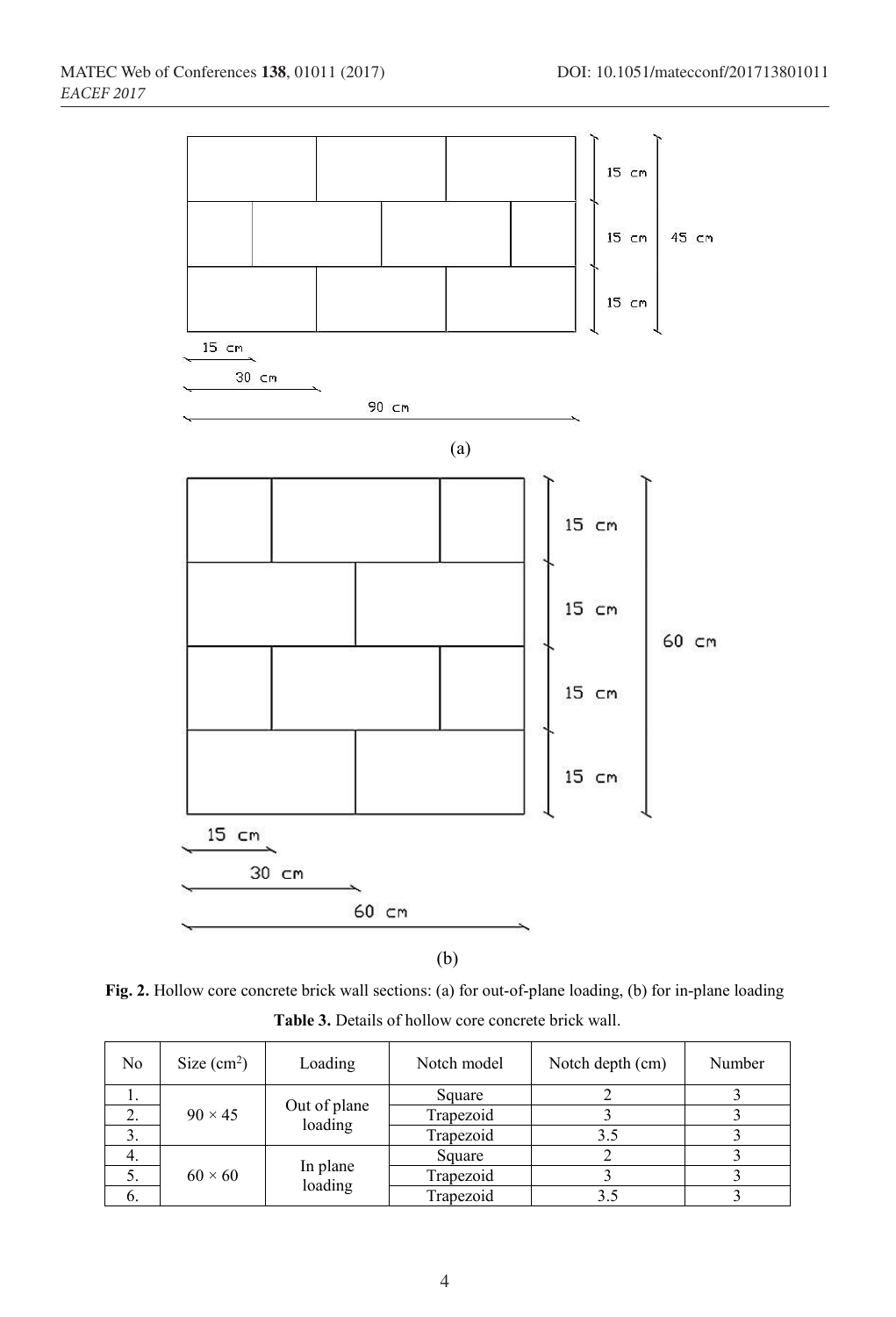#### **2.3 Experimental Procedures**

The experimental procedures refer to the previous study [6]. Hollow core concrete brick is initially made by preparing moulds and a working floor covered with plastic. Next, all materials are weighed and mixed in concrete mixer machines. The mixture is stirred well and then poured mixture into moulds that have been coated with a lubricant and into the middle of which a PVC pipe has been installed. After that, the mixture is allowed to solidify so that there are no air cavities in it. Once the moulds are completely filled up with mixture, the following step is to level out the mould surfaces and hit the surrounding outer part of the mould. The next step is to wait for about 5 minutes before removing the PVC pipes. The process of making the hollow core concrete bricks is illustrated in Figure 3. To obtain hollow core concrete brick wall specimens, three pieces of each brick type are subsequently made by first calculating the requirements for one specimen of hollow core concrete brick. The process of making the specimens of hollow core concrete brick wall can be seen in Figure 4. Measurement of the dimensions and weight of each specimen is then performed and assisting lines are provided to help the researcher define the crack patterns. The flexural strength testing uses two-point loading, as seen in Figure 5.







**Fig. 3.** Hollow core concrete brick making processes [6]: (a) pouring mixture to the mould, (b) solidifying the mixture (c), hitting the surrounding outer part of the mould, (d) hollow core concrete bricks



**Fig. 4.** Process of making specimens of hollow core concrete brick wall: (a) organizing the hollow concrete bricks, (b) hollow core concrete brick walls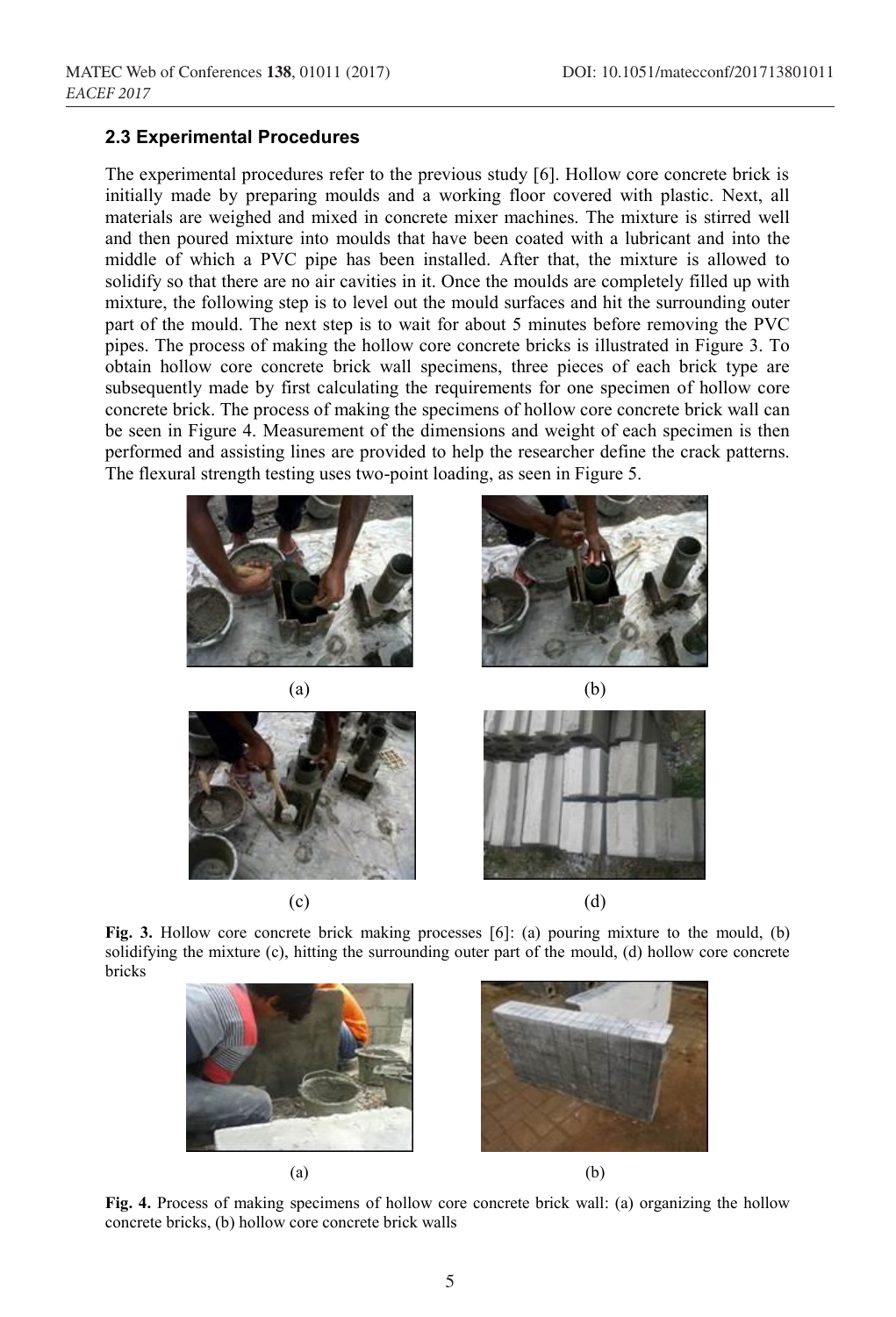

**Fig. 5.** Flexural strength testing under two-point loading

### **3 Results and discussion**

### **3.1 Flexural strength**

The results of the tests conducted show that the notch model as the interlocking device influences the connections of the hollow core concrete brick wall. This is indicated by the increasing flexural strength of the hollow core concrete brick wall in various shapes and the notch depth. The square notch shape has a greater influence on the flexural strength of the hollow core concrete brick wall than the trapezoidal notch shape. Due to the square notch shape, the interlocking device mechanism may become more rigid than the notch depth increase yet still maintain its trapezoidal shape. The average flexural strengths of the three tested hollow core concrete brick walls are presented in Table 4.

| N <sub>o</sub> | Size $(cm2)$                          | Loading                 | Notch model   | Notch depth (cm) | Flexural strength $(kN/m2)$ |
|----------------|---------------------------------------|-------------------------|---------------|------------------|-----------------------------|
| 1.             |                                       |                         | Trapezoid [6] |                  | 185.19                      |
| 2.             | $90 \times 45$                        | Out of plane<br>loading | Square        |                  | 212.29                      |
| 3.             |                                       |                         | Trapezoid     | 2                | 108.55                      |
| 4.             |                                       |                         | Trapezoid     | 3.5              | 267.64                      |
| 5.             | In plane<br>$60 \times 60$<br>loading | Trapezoid [6]           | 2             | 120.00           |                             |
| 6.             |                                       |                         | Square        | 2                | 330.92                      |
| 7.             |                                       |                         | Trapezoid     | 3                | 229.63                      |
| 8.             |                                       |                         | Trapezoid     | 3.5              | 143.79                      |

| Table 4. Average flexural strengths of three tested hollow core concrete brick walls |  |  |  |
|--------------------------------------------------------------------------------------|--|--|--|
|--------------------------------------------------------------------------------------|--|--|--|

It is shown that the hollow core concrete brick wall using the 2-cm square notch model has a flexural strength of 212.29 and 330.92 kN/m<sup>2</sup>, while in the previous tests conducted by Wariyatno *et al*. [6] on a hollow core concrete brick wall using the 2-cm trapezoid notch model, flexural strengths of 185.19 and 120.00 kN/m<sup>2</sup> were obtained under out-of-plane and in-plane loading, respectively. This shows that there are flexural strength increases of 14.64 and 175.77%, respectively, under out-of-plane and in-plane loading. The comparison of the flexural strengths of the hollow core concrete brick walls with variations in notch shape may be seen in Figure 6.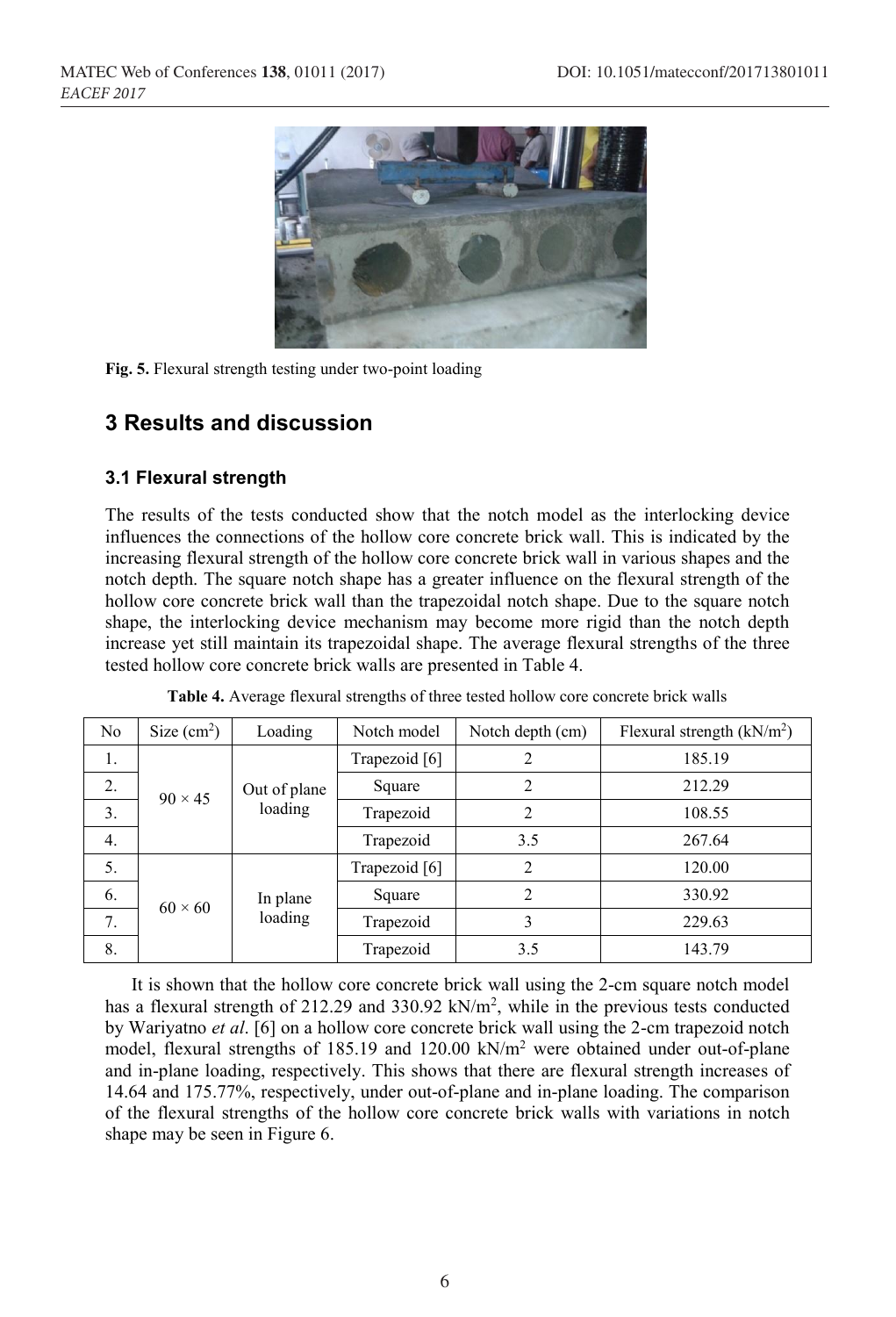

**Fig. 6.** Flexural strength of hollow core concrete brick wall based on notch shapes

It is also shown that the hollow core concrete brick wall using the 3-cm trapezoidal notch model has flexural strengths of 108.55 and 226.63 kN/m2 under out-of-plane and inplane loading, respectively, while the hollow core concrete brick wall using the 3.5-cm trapezoidal notch model has flexural strengths of 267.75 and 143.79 kN/m<sup>2</sup>. This shows that the hollow core concrete brick walls using the 3-cm and 3.5-cm trapezoidal notch models have greater flexural strength than the hollow brick wall using the 2-cm trapezoid notch model under in-plane loading. The flexural strength comparison of hollow core concrete brick walls according to variations in notch depth can be seen in Figure 7.



**Fig. 7.** Flexural strength of hollow core concrete brick walls based on notch depth

#### **3.2 Collapse patterns**

In the case of the hollow core concrete brick wall using the 2-cm square notch model under out-of-plane loading, the collapse initially starts from the material parts and then propagates to the connections. Meanwhile, the collapse of the hollow brick core concrete wall using the 3-cm trapezoid notch model initially starts from the connections. As the load increases, cracks on the loading surfaces become wider and propagate to the material parts, eventually resulting in fractures. The hollow core concrete brick wall using the 3.5-cm notch model tends to be more bound since it has the greatest notch depth, but the trapezoidal shape is unable to provide sufficient rigidity. The collapse patterns of the hollow core concrete brick wall under out-of-plane loading can be seen in Figure 8.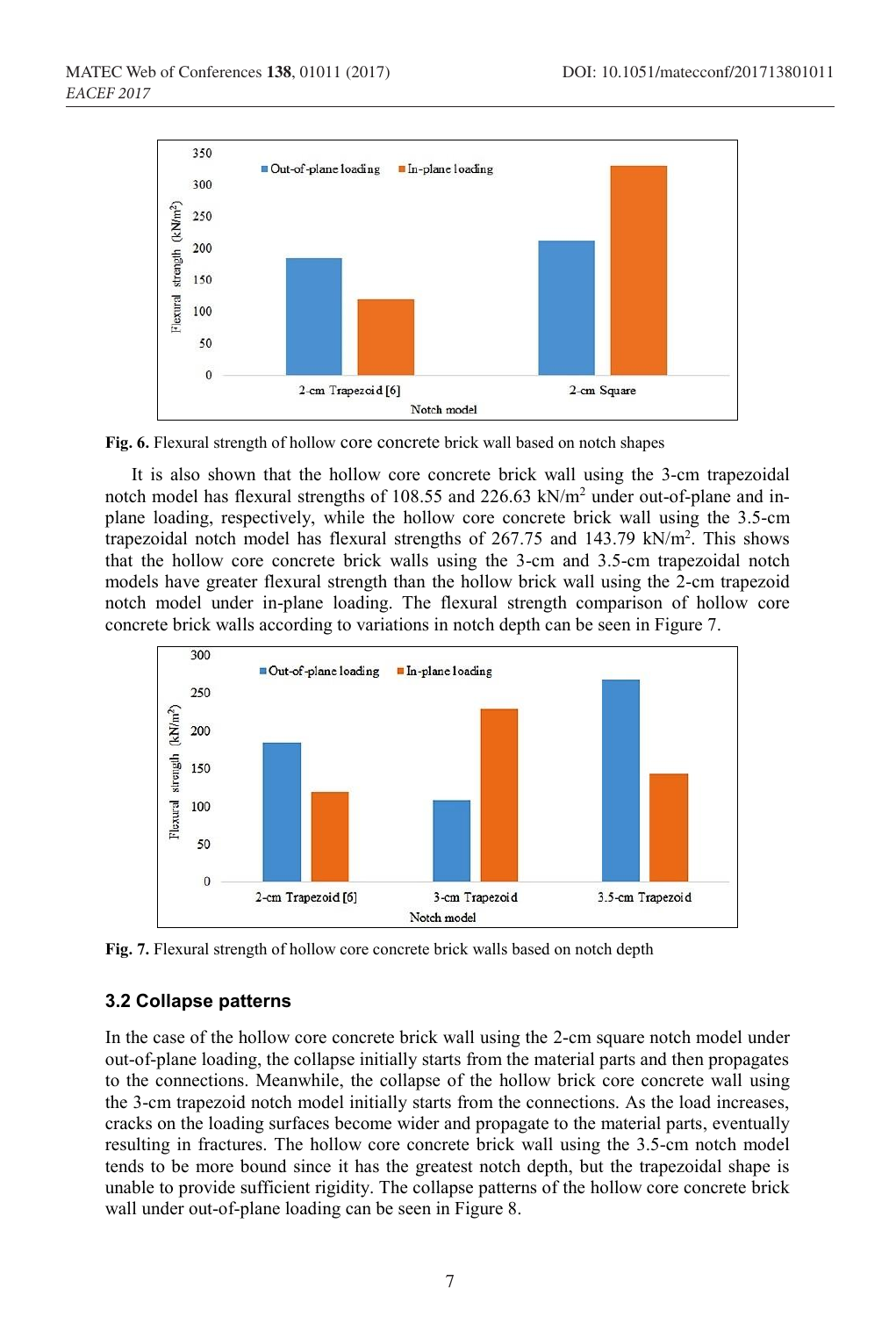

**Fig. 8.** The collapse patterns of the hollow core concrete brick wall under out-of-plane loading; (a) 2 cm square notch, (b) 3-cm trapezoidal notch, (c) 3.5-cm trapezoidal notch

The hollow core concrete brick wall using the 2-cm square notch model under in-plane loading initially starts to collapse in the material parts and then the collapse area widens and propagates to the connections. The square notch shape may improve the interlocking mechanism between materials at the connection parts. The collapse of the hollow core concrete brick wall using the 3-cm trapezoid notch model also initially starts in the material. The greater notch depth may influence the bonds between materials, giving a stronger homogenity. Similarly, the hollow brick wall using the 3.5-cm trapezoidal notch model has more stable cracks. The collapse patterns of the hollow core concrete brick wall under in-plane loading can be seen in Figure 9.